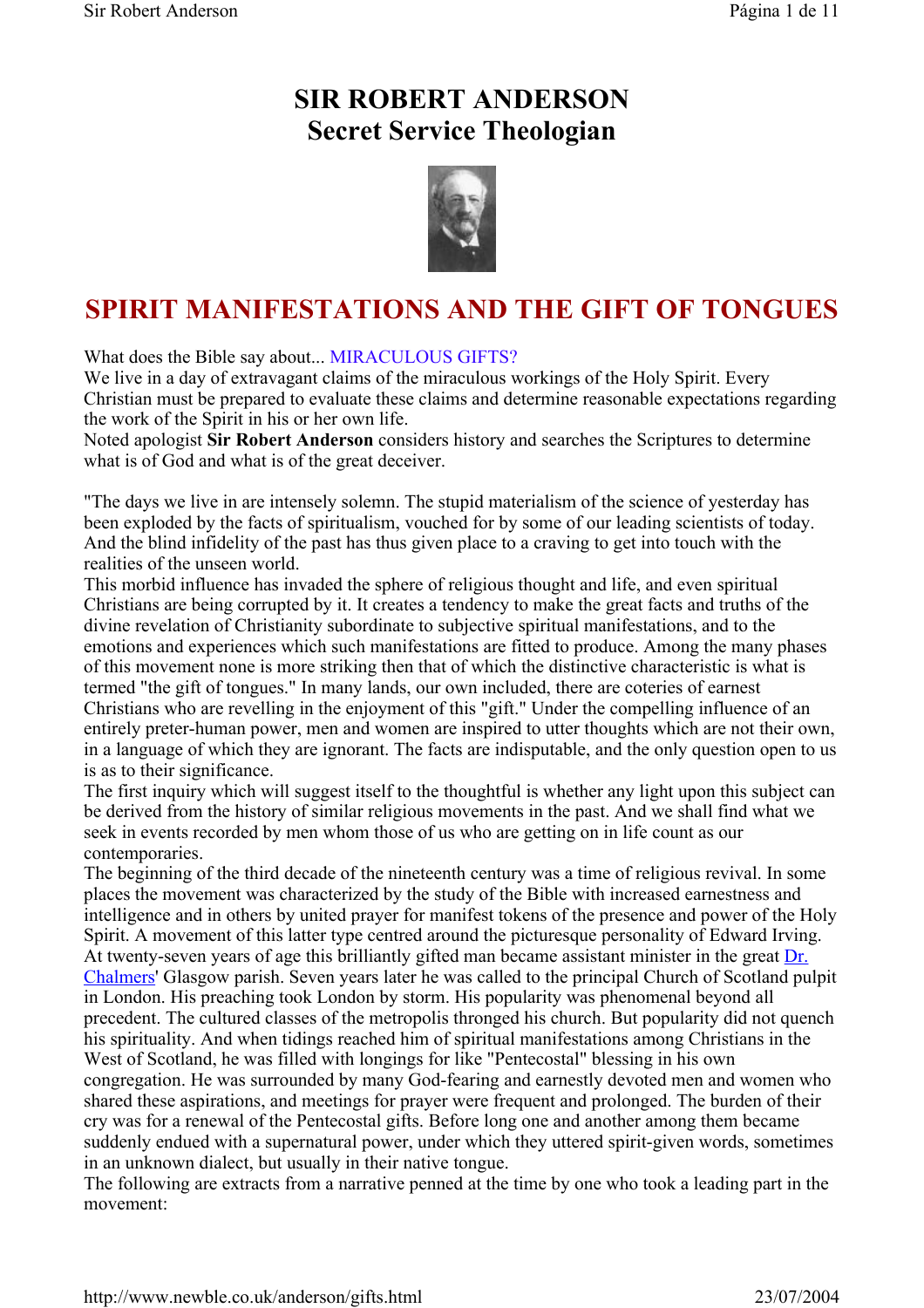*"At this period I was, by professional arrangements, called up to London, and had a strong desire to attend the prayer-meetings which were then privately held by those who spoke in the power, and those who sought for the gifts. Having obtained an introduction, I attended; my mind fully convinced that the power was of God, and prepared to listen to the utterances. After one or two brethren had read and prayed, Mr. T. was made to speak two or three words very distinctly, and with an energy and depth of tone which seemed to me extraordinary, and it fell upon me as a supernatural utterance, which I ascribed to the power of God; the words were in a tongue I did not understand. In a few minutes Miss E. C. broke out in an utterance in English, which, as to matter and manner, and the influence it had upon me, I at once bowed to as the utterance of the Spirit of God. Those who have heard the powerful and commanding utterance need no description; but they who have not, may conceive what an unnatural and unaccustomed tone of voice, an intense and rivetting power of expression - with the declaration of a cutting rebuke to all who were present, and applicable to my own state of mind in particular - would effect upon me, and upon others who were come together, expecting to hear the voice of the Spirit of God. In the midst of the feelings of awe and reverence which this produced, I was myself seized upon by the power; and in much struggling against it was made to cry out, and myself to give forth a confession of my own sin in the matter, for which we were rebuked; and afterwards to utter a prophecy that the messengers of the Lord should go forth, publishing to the ends of the earth, in the mighty power of God, the testimony of the near coming of the Lord Jesus. . . .*

*"From this period, for the space of five months, I had no utterances in public; though when engaged alone in private prayer, the power would come upon me, and cause me to pray with strong crying and tears for the state of the Church. On one occasion, about a month after I received the power, whilst in my study, endeavouring to lift up my soul to God in prayer, my mind was so filled with worldly concerns that my thoughts were wandering to them continually. Again and again I began to pray, and before a minute had passed I found my thoughts had wandered from my prayer back into the world. I was much distressed at this temptation, and sat down, lifting up a short ejaculation to God for deliverance; when suddenly the power came down upon me, and I found myself lifted up in soul to God, my wandering thoughts at once rivetted, and calmness of mind given me. By a constraint I cannot describe I was made to speak - at the same time shrinking from utterance, and yet rejoicing in it. The utterance was a prayer that the Lord would have mercy upon me and deliver me from fleshly weakness, and would graciously bestow upon me the gifts of His Spirit, "the gift of*  wisdom, the gift of knowledge, the gift of faith, the working of miracles, the gift of healing, the gift of *prophecy, the gift of tongues, and the interpretation of tongues; and that He would open my mouth and give me strength to declare His glory."* 

*This prayer, short almost as I have now penned it, was forced from me by the constraint of the power which acted upon me; and the utterance was so loud that I put my handkerchief to my mouth to stop the sound, that I might not alarm the house. When I had reached the last word I have written, the power died off me, and I was left just as before, save in amazement at what had passed, and filled with thankfulness to God for His great love so manifested to me. With the power there came upon me a strong conviction - "This is the Spirit of God; what you are now praying is of the Spirit of God, and must, therefore, be the mind of God, and what you are asking will surely be given to you."* 

These events occurred in 1831. In the following January he again visited the metropolis. Could a dozen Christians of any class be induced today to attend a prayer meeting at 6:30 a.m. on a winter morning? But scores of city merchants and professional men were then meeting daily at that hour to plead for Pentecostal blessings. At one of these meetings, the morning after his arrival in London, Mr. Irving called on him to read and pray. And he tells that, while he was reading Malachi 4:

*"The power came upon me, and I was made to read in the power. My voice raised far beyond its natural pitch, with constrained repetitions of parts, and with the same inward uplifting which at the presence of the power I had always before experienced. When I knelt down to pray, I was carried out to pray in the power for the presence and blessing of God in the midst of the church; in all this I had great joy and peace, without any of the strugglings which had attended my former utterances in*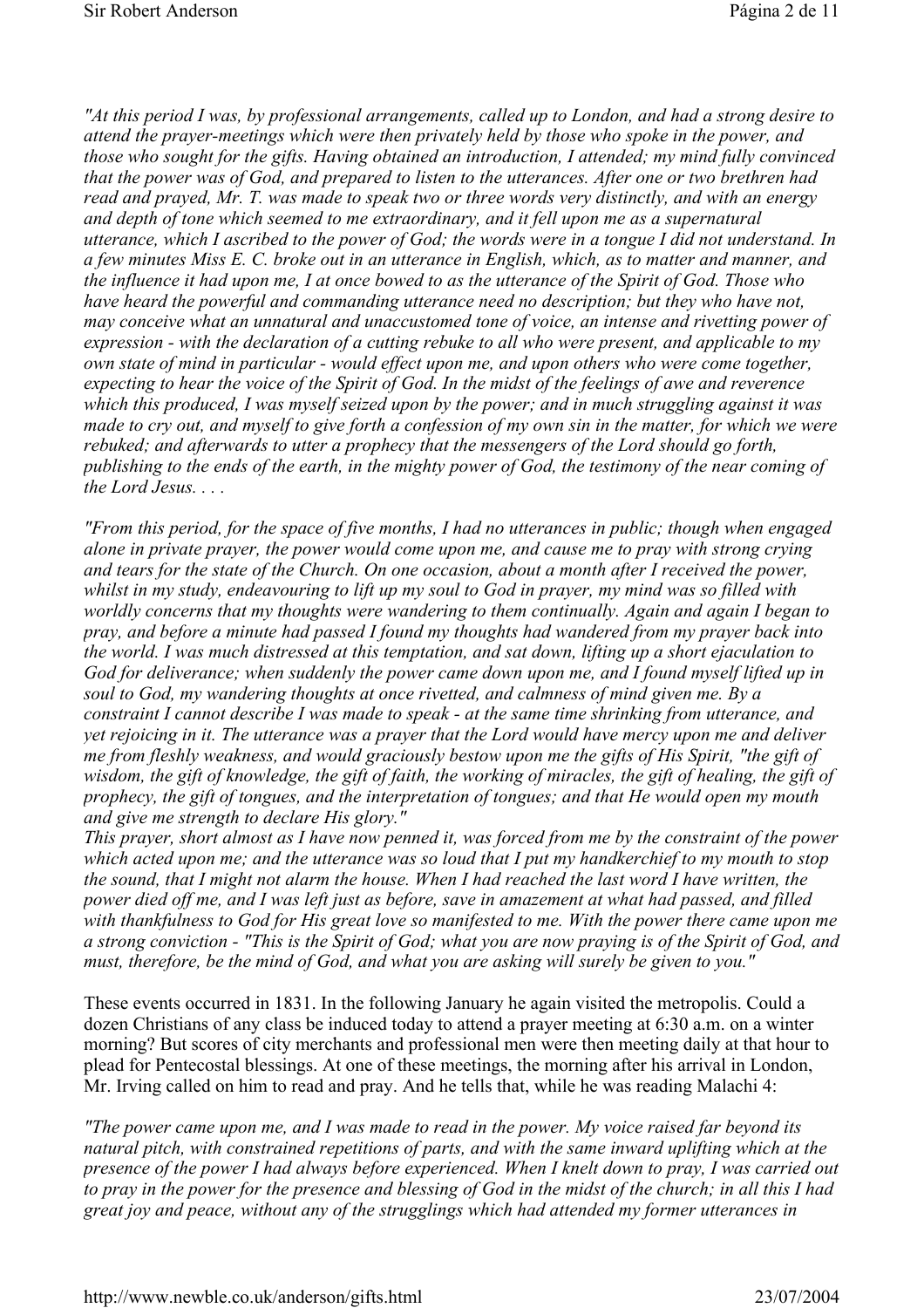#### *power."*

He next describes an evening spent at a friend's house with Mr. Irving and others of the coterie. He says:

*"After prayer, Mrs. J. C. was made to testify that now was the time of the great struggle and power of Satan in the midst of us; that now we must take to ourselves the whole armour of God and stand up against him; for he was coming in like a flood upon the Church, and fearful was his power. The pastor observed that this utterance taught us our duty, as standing in the Church to wrestle against the enemy; and whilst he was going on to ask some question, the power fell upon me, and I was made to speak; and for two hours or upwards, with very little interval, the power continued upon me, and I gave forth what we all regarded as prophecies concerning the Church and the nation. . . These prophecies were mingled with others most glorious and gracious, as they appeared to us - declaring the Spirit should be abundantly poured forth, and a faithful and mighty people should be gathered in this land. . . .* 

*The power which then rested on me was far more mighty than before, laying down my mind and body in perfect obedience, and carrying me on without confusion or excitement. Excitement there might appear to a bystander, but to myself it was calmness and peace. Every former visitation of the power had been very brief; but now it continued, and seemed to rest upon me all the evening. The things I was made to utter flashed in upon my mind without forethought, without expectation, and without any plan or arrangement; all was the work of the moment, and I was as the passive instrument of the power which used me."*

### After narrating a number of similar experiences, he remarks:

*"To those who have been used to watch over the workings of their own minds, and who have never been visited with any power beyond the mere vagaries of excitement, it may seem inexplicable how persons can be brought to surrender their own judgment, and act upon an impulse, or under a power working in them, without daring to question that power. The process is, however, very simple, and the reasons supporting it are very plausible, and - the premises admitted - perfectly logical. My own case may be an example; accustomed to try the powers and weaknesses of my own mind in public and in private; in business and in religious meetings; in speaking and in prayer; in reasoning and in exposition; I found, on a sudden, in the midst of my accustomed course, a power coming upon me which was altogether new - an unnatural, and in many cases a most appalling utterance given to us matters uttered by me in this power of which I had never thought, and many of which I did not understand until long after they were uttered - an enlarged comprehension and clearness of view given to me on points which were really the truth of God (though mingled with many things which I have since seen not to be truth, but which then had the form of truth) - great setting out of Christ, great joy and freedom in prayer, and seemingly great nearness of communion with God, in the midst of the workings of the power; the course of the power quite contrary to the course of excitement. It was manifest to me that the power was supernatural; it was therefore a spirit. It seemed to me to bear witness to Christ, and to work the fruits of the Spirit of God. The conclusion was inevitable, that it was the Spirit of God; and if so the deduction was immediate, that it ought in all things to be obeyed. If I understood not the words I was made to utter, it was consistent with the idea of the utterances of the Spirit, that deep and mysterious things should be spoken. If I were commanded to do a thing of which I saw not the use, was I to dare to pause upon God's command? If, indeed, the things were clearly contrary to God's truth, it would have been clear God had not spoken it; but if it was a thing indifferent, surely (I reasoned) God is to be obeyed. If anyone is once persuaded that the Spirit of God speaks in him by any particular mode or communication, it will henceforth be his study only to discern that he does not mistake his own feelings or impulses for that communication; for, when the communication is decided to be from God, faithfulness to God steps in, and all the faith and love and simple reliance on God, which the Christian through faith possesses, will be enlisted to perform the command. Awful, therefore, is the mistake, if a seducing spirit is entertained as the Holy Spirit of Jehovah.*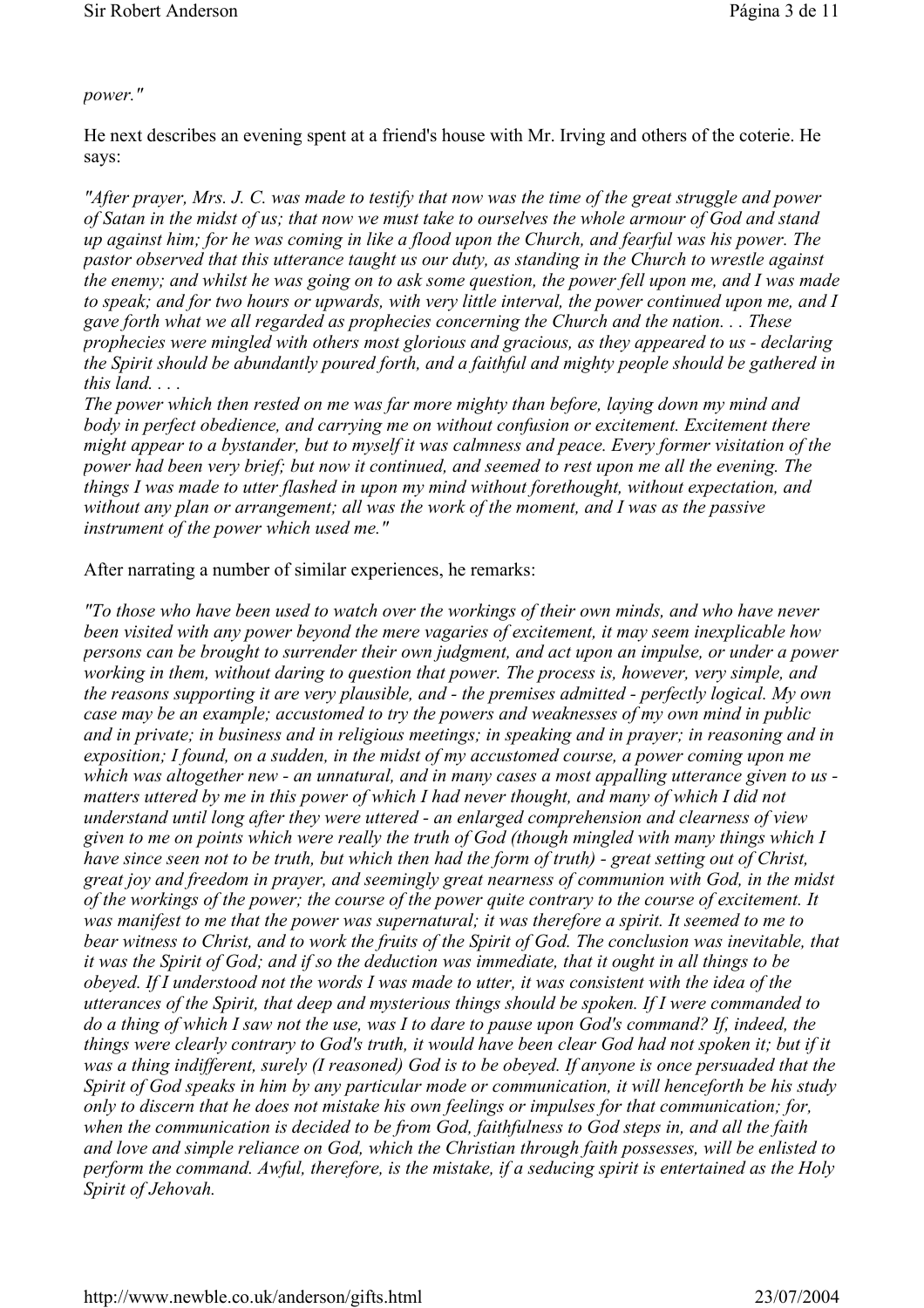The more devoted the Christian seduced, the more implicit the obedience to the seducing spirit. Statements of this kind are discounted by anyone who is inclined to scepticism, especially if he knows much of human nature, and, I must add, of religious revivals. But their significance will be appreciated by all who were acquainted with their author, the late Mr. Robert Baxter. Ecclesiastically he was not Scottish, but Anglican, and at this time he was a "high churchman." He had been in the habit of teaching the poor in the parish where he lived. But, he tells us, he habitually refrained from praying at such meetings, "conceiving that the privilege of leading in public prayer belonged alone to the ordained minister." I enjoyed his acquaintance for many years and often met him in Christian work. I had heard of his connection with Irvingism, but his "Narrative of Facts" published in 1833 by Jas. Nisbet & Co. and long out of print, never came into my hands till a few weeks ago. The man, as I knew him, was a typical English Parliamentary lawyer, reserved, slow of speech, and noted for soundness of judgment. And as I here read of his pouring out a torrent of unpremeditated words, sometimes for two hours at a stretch, and of his cramming a handkerchief to his mouth at private prayer, lest his "inspired" bellowings should disturb the household, my distress and amazement are unbounded that anyone could suppose that the spirit which energized him was divine. I must here add yet one more extract from his book descriptive of his Sunday services during this period:

*The power came upon me in an exhortation to the people to lay aside their books, and bow themselves before the Lord, to worship Him in spirit and in truth; that the Lord was at hand; and as a witness to His people, God was now sending forth a ministry, not ministering in the flesh, but in the Spirit, who should teach and minister in the utterance of the Spirit, and, in due time, be endowed with all the mighty power of the Spirit. After some further opening the people were called to pray, and, kneeling down, the power of utterance continued with me for about an hour, in prayer and intercession for the Church and nation, King, ministers, and people; for the outpouring of the Spirit, the change of heart and life, and the exaltation of God in the earth. As the power ceased, I stayed, and while they sang, I went into the vestry to fetch a Bible. Here I was wholly impotent, and appeared to myself as though I had no strength to exhort the people. My sister, under the nervous excitement of anxiety, was seized with an hysterical fit. All my confidence in God seemed for the moment to desert me, and I felt as though my mouth was shut for ever. It was, however, but a moment; the power came down again upon me, and I read with great power the sixty-first chapter of Isaiah, and preached in the power for upwards of an hour; after which I dismissed the people with the customary benediction.* 

*In the afternoon service I took the same course, and the power was with me in prayer and preaching as in the morning. . . .*

I have been much confounded by the fact occurring in this instance, as also in most others of the public testimonies on preaching; that Christ was preached in such power, and with such clearness, and the exhortations to repentance so energetic and arousing, that it is hard to believe the person delivering it could be under the delusion of Satan. Yet so it was, and the fact stands before us as a proof the most fearful errors may be propounded under the guise of greater light and zeal for God's truth. "As an angel of light" is an array of truth, as well as holiness and love, which nevertheless Satan is permitted to put on, to accomplish and sustain his delusions. It is yet more mysterious, and yet not less true, that the truth so spoken was carried to the hearts of several who, on this day, heard it, and these services were made the means of awakening them, so far as the change of conduct and earnest longing after Christ from that day forward can be an evidence of it.

The words "as an angel of light" recur as a refrain throughout the narrative. Many a one will exclaim: "How could a movement which denounces the devil and all his works, and which promotes piety and honours Christ, be satanic?" But this ignores the solemn warning of our divine Lord, "They shall deceive, if it were possible, the very elect. "A moment's thought might satisfy us that the false could never deceive the elect if it did not simulate all the characteristics of the true: honour paid to Christ, a high tone of spirituality, and a beautiful code of morals.

The very existence of the devil is a subject for jesting with men of the world. And the devil of "the Christian religion" has but little in common with the Satan of Scripture. Yet it is from Scripture alone that we can learn anything about his personality. Mentions of him in the Old Testament are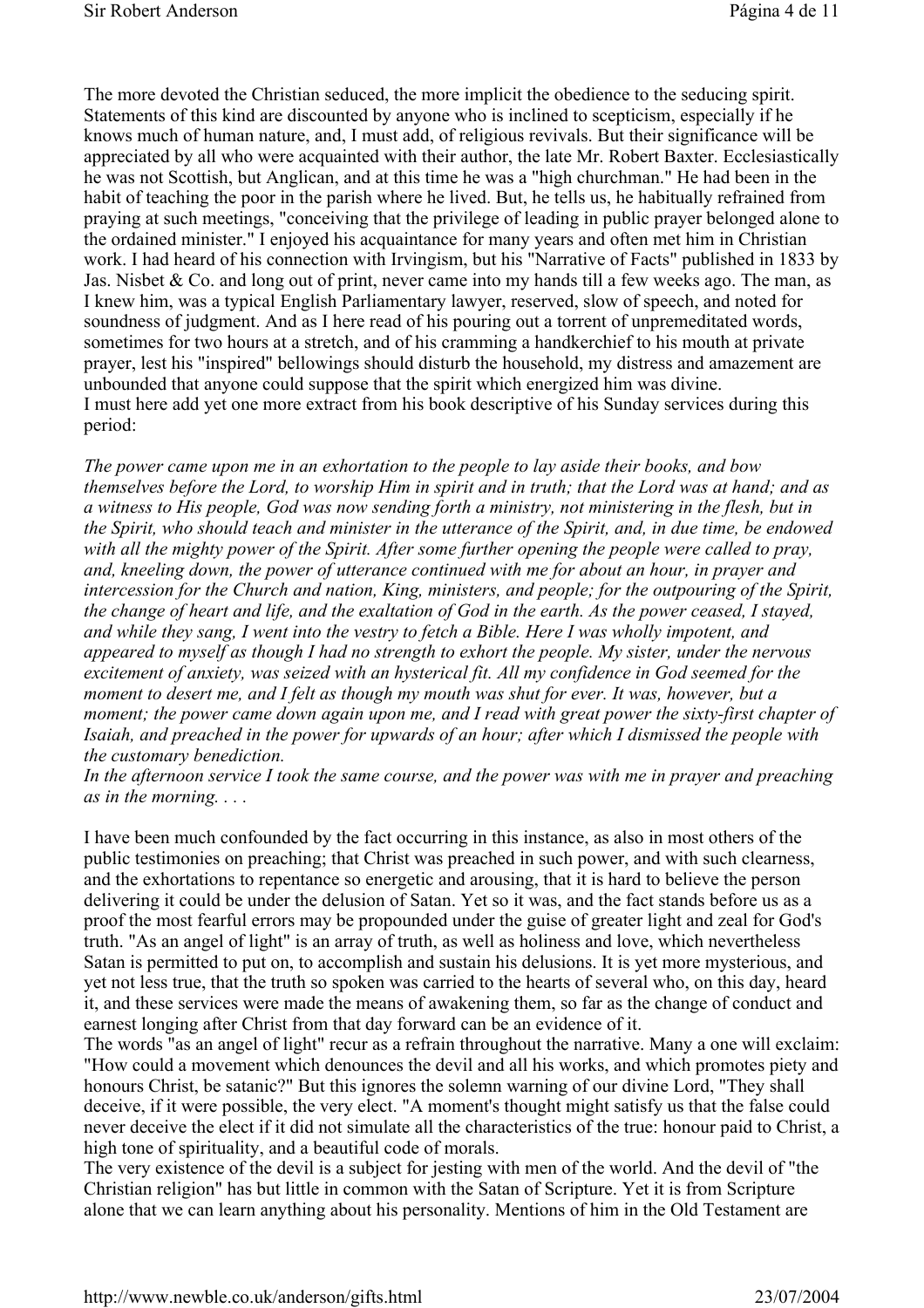few, but they are as significant as they are explicit. From the first page of Holy Writ to the last he is presented to us as "the deceiver." The story of the fall in Eden is generally misread. Eve was "thoroughly deceived" 1 Timothy 2:14. She was "beguiled" into accepting what he put before her, because it seemed to be in the line of God's purpose. She had misunderstood the words of the divine command and warning by taking them literally. The "tree of knowledge" was given to enable man to raise himself to a higher plane of being, and God would never damn His children for doing that which their own reason told them must be right. Such way, Satan's teaching, and it is precisely what is preached in numberless "Christian" pulpits today. The devil did not attack the morals of our first parents, but he undermined and corrupted their faith.

So was it also in his dealings with Job. His effort was to estrange the patriarch from God by making him doubt the divine goodness. The Lord's words in Luke 22:31 seem to throw light on this mysterious narrative. The Revised Version marginal reading gives it, "Satan hath obtained you by asking"; Dean Alford's gloss is, "Hath obtained you - his desire is granted." The disciples were to be given over to the evil one to be tempted and sifted, just as Job had been, but the Lord's intercession and grace protected and restored them.

Certain other Old Testament passages might also deserve notice, such as Zechariah 3, where Satan sought to hinder the services of the high priest. But suffice it here to emphasize that in every case the sphere of his temptations was not morals but what is popularly called "religion."

When we turn to the New Testament I would claim prominence for the eighth chapter of John. "Ye are of your father the devil," was the Lord's scathing reply to the Jews when, in rejecting His teaching, they fell back upon that figment of apostates, the fatherhood of God. "Ye are of your father the devil, and the desires of your father it is your will to do. He was a murderer from the beginning, and has not stood in the truth because truth is not in him. When he speaketh the lie, he speaketh of his own, for he is a liar, and the father of it" (John 8:44).

"A murderer from the beginning" - the beginning of what? Not of his own existence, for he was created in perfectness and beauty; nor of the existence of man, for, before the Eden fall, he had already dragged down others in his ruin. His being a murderer connects itself immediately with the truth which he refused, and the lie of which he is the father. These words of our divine Lord give us a glimpse into a past eternity, when, to the heavenly intelligences, the great mystery of God (Colossians 2:2) was first made known - the purpose of the ages, that a firstborn was to be revealed and that "in all things He might have the pre-eminence" (Colossians 1:18).

The greatest of these heavenly beings, whom we now know as Satan, claimed that place, and, rebelling against the divine counsels, he set himself from that hour to thwart them. Thus it was that he devised the ruin of our race. And in view of the promise to Eve, he may possibly have thought that either Cain or Abel was his rival, and so he won Cain over to his side and contrived the death of Abel. But it is in the temptation of Christ that he and his lie are fully manifested. He claimed to meet the Lord on more than equal terms. Not one Christian in a thousand realizes the significance of the narrative. Having "led Him up" and given Him that mysterious vision of the kingdoms of the world, the devil said to Him, "To Thee will I give all this authority and the glory of them; for it hath been delivered unto me, and to whomsoever I will I give it. If Thou therefore wilt worship me it shall all be Thine" (Luke 4:6-7, RV).

This was not the raving of profanity or madness. It was the bold assertion of a disputed right. Satan claims to be the firstborn, the rightful heir of creation, the true Messiah, and as such he claims the homage of mankind. Men dream of a devil with horns and hoofs, an obscene monster who tempts the depraved to acts of atrocity or shame. But the Satan of Holy Writ "fashions himself into an angel of light," and "his ministers fashion themselves as ministers of righteousness" (2 Corinthians 11:14-15, RV). Do angels of light or ministers of righteousness corrupt men's morals, or incite them to commit acts of vice or crime?

Such is the Satan of Scripture, a very different being from the mythical devil of Christendom, who though omnipresent - for he is always at the side of every man and woman and child - devotes his powers to making children disobedient and adults vicious. The Satan with whom we have to do is "the old serpent" of Eden, "the power of darkness" of the betrayal and crucifixion of the Son of God - that awful being whose divinely given title is "the god of this world" - not the instigator of its vices and its crimes, but the controller of its religion. Through ignorance of all this, people are deluded into assuming that any man who displays "spiritual power" and is "a minister of righteousness" must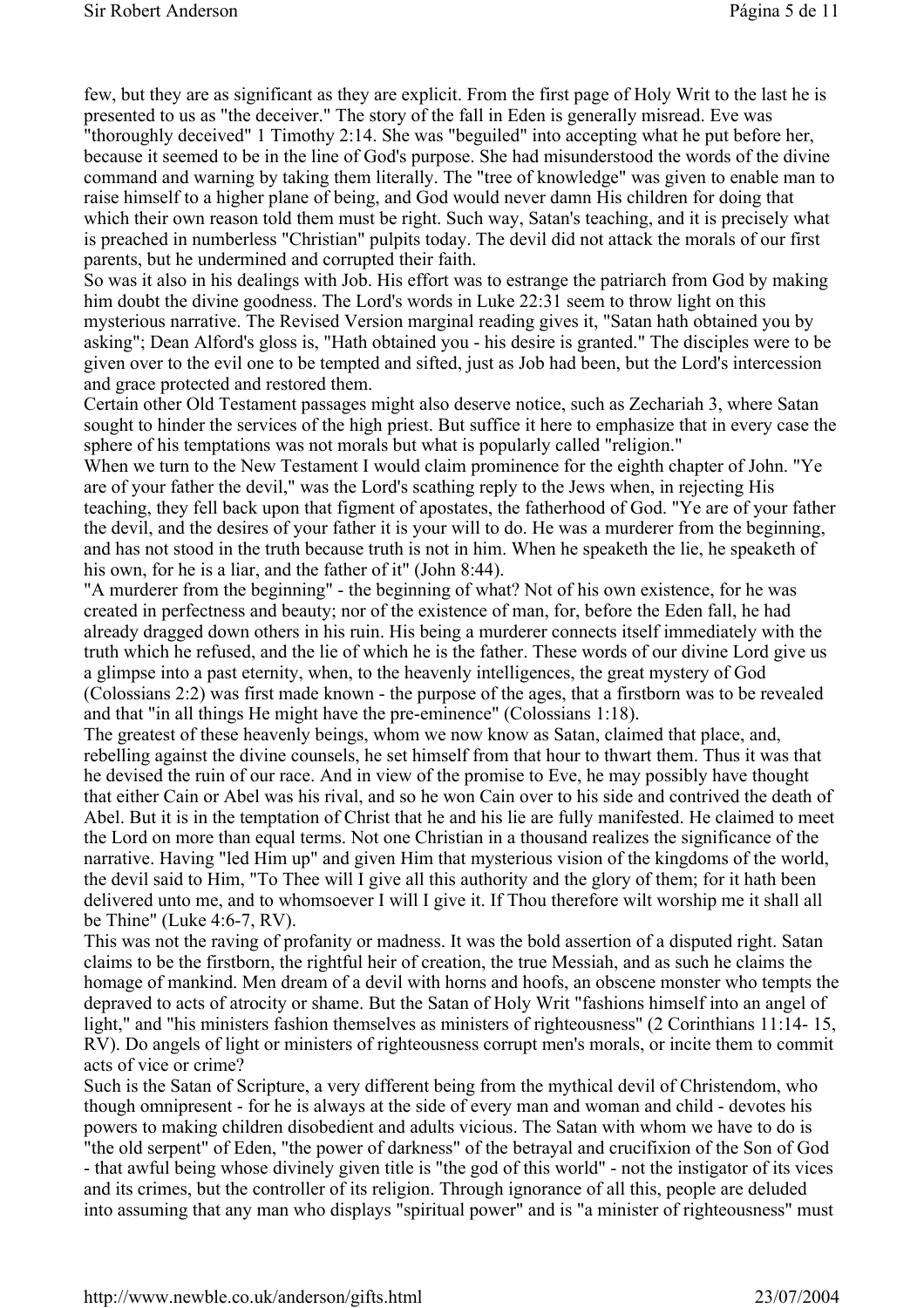be a minister of Christ.

In these solemn days when the Christian dispensation is drawing to a close and the professing church is drifting to its predicted doom, Satan is preparing the way for the supreme delusion of a travesty of the incarnation. For "the man of sin" will be energized by him "with all power and signs and lying wonders" to impersonate the Christ and thus to command the worship of mankind. What wonder is it then if he feigns to honour Christ and bears testimony to His advent!

In common with Christians generally, Mr. Baxter attributes all spiritual power to either God or Satan; demons are altogether ignored. But the Gospels testify to the activity of demons during the ministry of Christ on earth, and the Epistles warn us of a renewal of demoniacal activity in the "latter times," before His return. "All Scripture is God-breathed," but it would seem that sometimes the revelation was made with special definiteness, and this particular warning is prefaced by the words, "the Spirit saith expressly." And it relates not to any new development of moral evil in the world, but to a new apostasy in the professing church, a cult promoted by "seducing spirits" of a highly sensitive spirituality, and a more fastidious morality than Christianity itself will sanction (1 Timothy 4).

The Gospel narrative indicates that some demons were base and filthy spirits that exercised a brutalizing influence upon their victims. But the Lord plainly indicated that these were a class apart ("this kind," Mark 9:29). They were all 11 unclean spirits," but in Jewish use the word *akathartos* connoted spiritual defilement. That it did not imply moral pollution is proved by the fact that demoniacs were allowed to frequent the synagogues. And the crowning proof is the fact that the Lord Jesus was charged with having a demon though not even His most malignant enemies ever accused Him of moral evil. It was only by prayer that these filthy spirits could be cast out, whereas pious demons acknowledged Christ and came out when His disciples commanded them to do so in His name.

The most mysterious fact about these demons was their eagerness to acknowledge the Lord and to pay Him homage. For we read, "Devils came out of many, crying out and saying, Thou art Christ, the Son of God. And He, rebuking them, suffered them not to speak; for they knew that He was Christ" (Luke 4:41). It is an incidental but most striking proof of His deity that while the Jews rejected Him and His own disciples halted in their confession of Him, the demons, under some strange compulsion, gave this clear, bold testimony to His divine character and mission. This was not an isolated incident. We read again that "the unclean spirits, whensoever they beheld Him, fell down before Him, and cried, saying, Thou art the Son of God" (Mark 3: 11, RV ). The mystery of it all is immensely deepened by reference to 1 John 4:2-3; and Mr. Baxter tells us that it was the seeming failure of the test there indicated that confirmed Edward Irving and his followers in their delusion. And the record adds, "He charged them much that they should not make Him known." The Lord refused their homage, and it is impossible to believe that, at this time, Satan could have prompted it. Indeed, the facts disprove the figment that demons are mere puppets of Satan and that they act only under his orders. As fallen members of the heavenly hierarchy, they probably differ from one another not only in their capacities but in their idiosyncracies. If the present-day apostasies of spiritualism, Christian Science, and the new theology are winning more converts than Christianity, it is because the demons who inspire them are pure and, in a real sense, both pious and beneficent. No one but a professional sceptic will doubt that the spiritualists have real dealings with the unseen world; but the intelligent Christian will recognize that it is not the dead who appear to them, but demons who personate the dead.

The career of H. J. Prince, of the Agapemone, deserves a passing notice in this connection. There lies before me, as I write, a statement from the pen of his relative, the late Mr. A. A. Rees of Sunderland, whom I knew personally as a man of sound judgment and a true Christian minister. For five years, at Lampeter College, Prince and he were best friends. And he adds:

*Nor did I ever see or hear of an individual more thoroughly devoted to God than he was during that period. . . . His private life, of which I was a perpetual eyewitness, was in harmony with what he appeared to be in public. . . . He was unusually blessed, both in the edification of saints and the conversion of sinners, long before he entered the public ministry. He was a man of prayer and selfdenial; and few were more deeply acquainted with the Scripture.*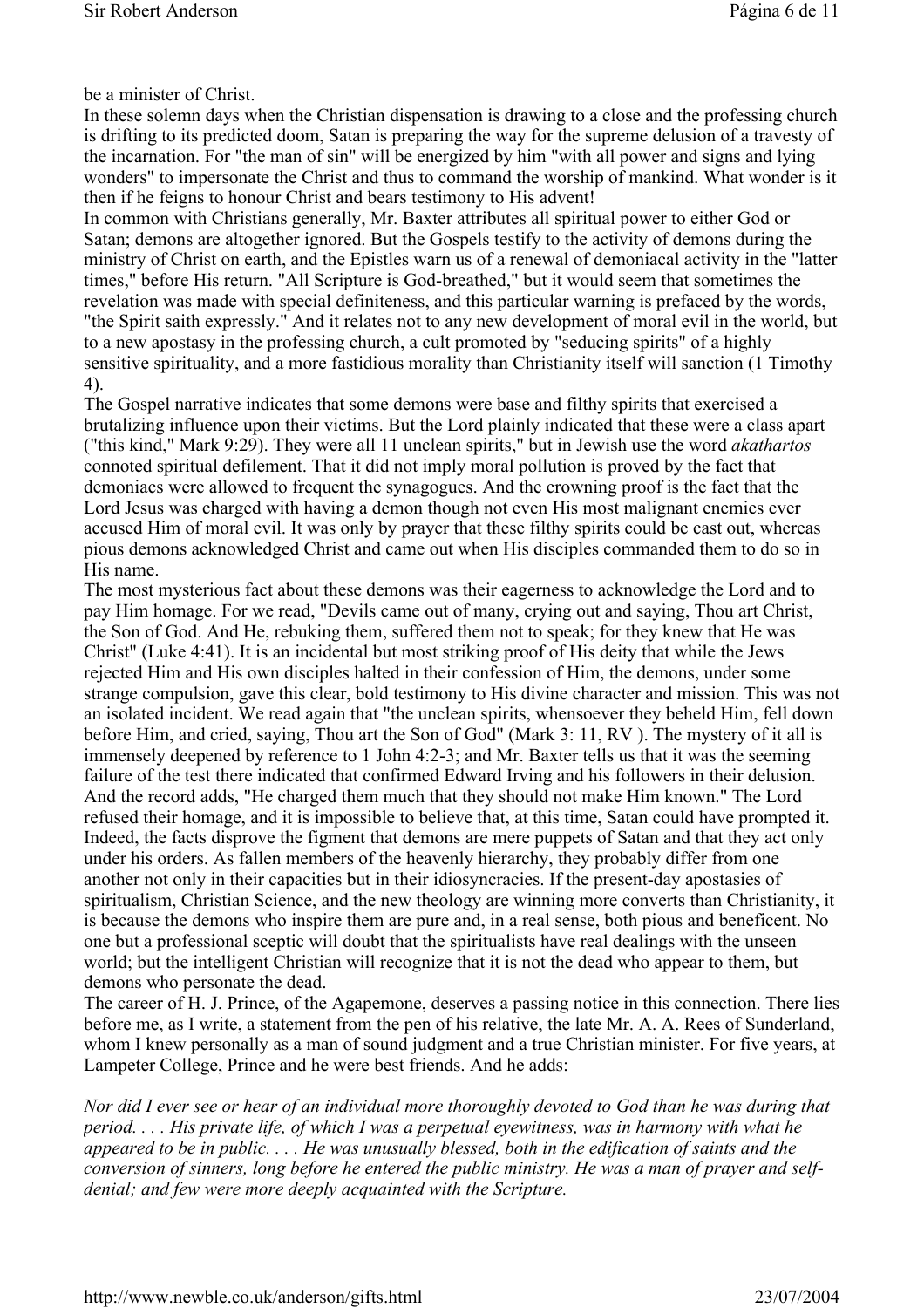He then goes on to speak of Prince's fall. A book he read about the ministry of the Holy Spirit led him to give himself up unreservedly to the Spirit's guidance. From that time his desires deepened to do the will of God in all things. As he grew in this habit of yielding absolutely to spiritual guidance, the Bible became less and less his study, and he ended by neglecting it altogether. Being thus guided in every detail of his daily life, he no longer needed the written Word, and the total abnegation of his own judgment followed. This complete surrender of mind and will - his entire personality - to what he believed to be the guidance of the Holy Spirit, left him a prey to the terrible delusions in which he was at last engulfed.

It behooves us to profit by these warnings - "Experience keeps a dear school, yet fools will learn in no other." But we are to walk "not as fools, but as wise." And wisdom consists in "understanding what the will of the Lord is" (Ephesians 5:15, 17). Divine wisdom alone will avail us, for we have to do with beings "greater in power and might" than ourselves.

The only unique element in Irvingism was its personnel. The leaders were of a very different calibre from the men who led in earlier movements of a similar kind. Irving himself was lacking in judgment. But the men who surrounded him - English lawyers, bankers, merchants - were in every way fitted to command confidence. They were eminent both as men and as Christians. And yet neither their natural shrewdness nor their spiritual attainments saved them from becoming the dupes of "seducing spirits."

We are right in judging the Irvingite movement by what we see of it today, but the story of its origin is most solemn, and it is pathetic in the extreme. As we read of the wonderful meetings in which these great and good men poured out their hearts in yearning prayer for Pentecostal blessing; as we read of the deep, deep peace, and the ecstacy of joy, which they experienced when "the power" fell on them, and "great signs and wonders" awed them - gifts of tongues, gifts of prophecy, gifts of healing - we share their aspirations, we emulate their faith, and we long for such experiences. Then when we turn the page to find that all these gifts, which seemed so heavenly, were counterfeits, our first impulse might well be to forsake the path of discipleship and to doubt the faithfulness of God. But such thoughts as these are evil. It behooves us rather to turn to the Epistle to the Ephesians and to read its concluding exhortations as not one in a hundred of us has ever read them before.

"Be strong in the Lord, and in the strength of His might. Put on the whole armour of God, that ye may be able to stand against the wiles of the devil. For our wrestling is not against flesh and blood, but against the principalities, against the powers, against the world - rulers of this darkness, against the spiritual hosts of wickedness in the heavenly places. Wherefore take up the whole armour of God, that ye may be able to withstand in the evil day, and, having done all, to stand" (Ephesians 6:10-13, RV).

To master the baser passions of our nature is commonly supposed to be the normal effort of the Christian life. But these have to do with "flesh and blood," whereas "our wrestling is not against flesh and blood." "Put off all these" is the divine exhortation here; be done with them once for all. And thus the ground is cleared for the true conflict of the life of faith. Men do not need the panoply of God to enable them to lead a clean and honest life. Esoteric Buddhism or even the new theology will avail for that. If men had not this power, the coming judgment would be an outrage upon justice. But the path of true discipleship lies across the battlefield on which the supreme conflict of the ages is in progress. God's great purpose is to exalt Christ, and, as Luther writes, "The devil hath no other business in hand but this only, to persecute and vex Christ." His aim is not to degrade men but to draw them away from Christ, not to corrupt their morals but to blind their minds to the light of the gospel of Christ (2 Corinthians 4:4). And "the day" will declare it that, just as prairie dogs will drive the straying sheep to the shelter of the fold, multitudes of the redeemed have fled to the cross to escape from temptations to moral evil, while the snares of false religion have engulfed untold millions of men in everlasting perdition.

If then the supreme purpose of God is the exaltation of Christ, "that in all things He may have the pre-eminence," the startling question suggests itself whether the disasters which sometimes befall the best of men when they take up the cult of the Holy Spirit may not be due to the fact that this is a departure from the line of that divine purpose. The Holy Spirit is "the power behind the throne." "He shall not speak from Himself," the Lord declared (John 16:13, RV). His mission is to reveal Christ. In proportion therefore as mind and heart are fixed on Christ we may count on the Spirit's presence and power. But if we make the Holy Ghost Himself the object of our aspirations and our worship,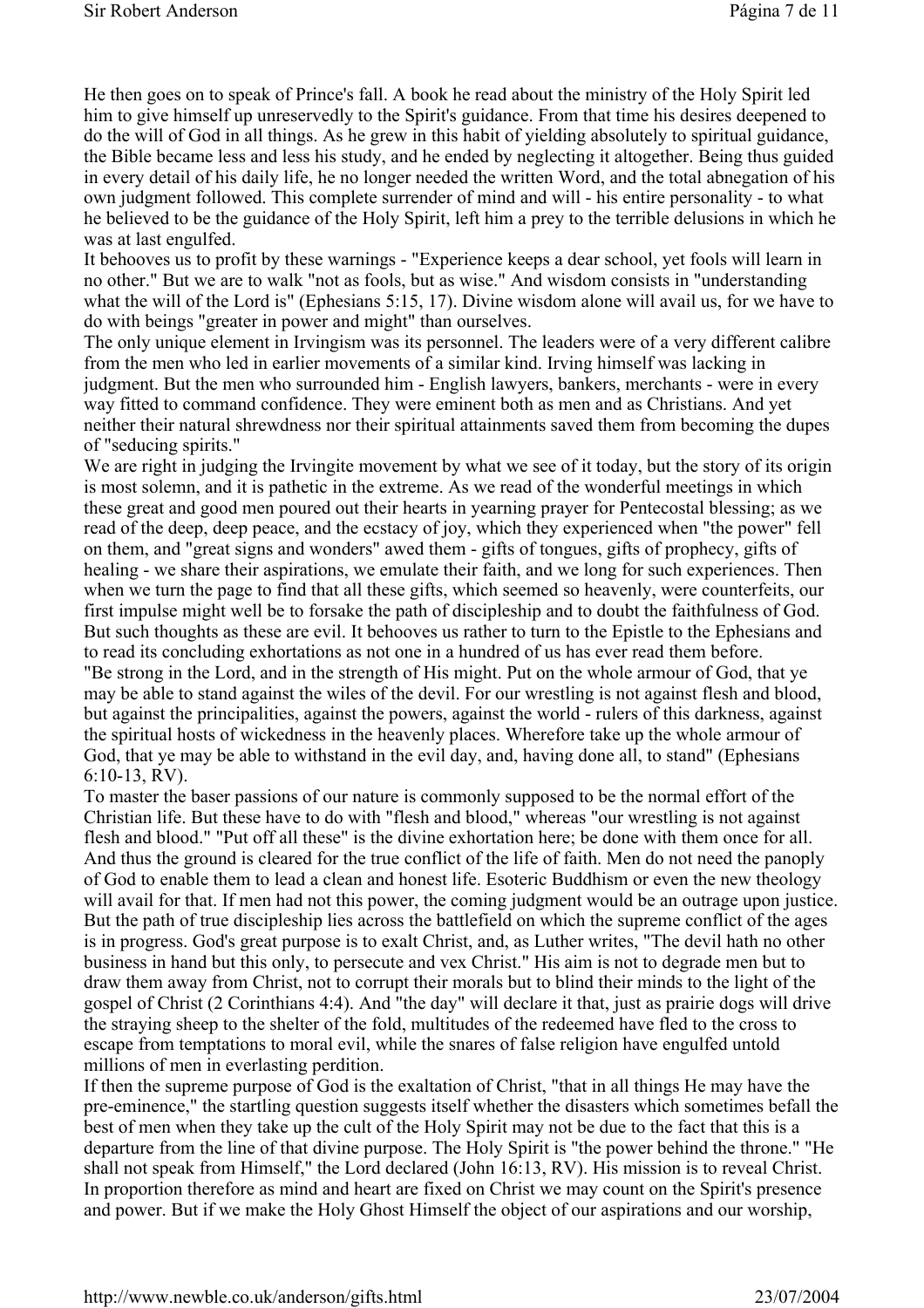some false spirit may counterfeit the true, and take us for a prey.

Nor should we forget the exhortation, "Let the Word of Christ dwell in you richly in all wisdom." Those who turn aside to the cult of the Holy Spirit use the Bible merely as a book of texts, and the temptation of our Lord might warn us of the subtilty of the evil one in handling texts. Charlotte Elizabeth tells how she escaped from Irvingism. She almost yielded to the overwhelming spiritual power of the movement, but she shut herself up and read the New Testament through, from cover to cover, and thus the spell was broken.

Does Scripture afford any warrant for the expectation of a second Pentecost? Are we not to learn from the record of God's ways in the past? The Mosaic dispensation, like our own, was ushered in and accredited by a great display of divine power in public miracles. But Israel was never to have a second Sinai, and even the manna and the cloudy pillar were withdrawn when the purpose for which they were given had been accomplished. So also we might expect that the evidential miracles of Pentecost would cease; proof of this is full and clear. The miracles were not given as a bait to attract the unbeliever but as a beacon to guide the seeker after truth. Their purpose was to prove "that Jesus was the Christ"; therefore they were intended especially for those who had the preceding revelation, for those who had the Scriptures which foretold His coming. They were the sign for those who knew the countersign.

So long as the gospel was being proclaimed especially to the covenant people, miracles abounded. For it was primarily to the covenant people that Christ came. "Salvation is of the Jews," the Lord declared. "I am not sent, but to the lost sheep of the house of Israel." "Christ was a minister of the circumcision, for the truth of God, to confirm the promises made unto the fathers" (Romans 15:8). That ministry, therefore, had special reference to the Scriptures which testified of Him and which it was His mission to fulfill.

When a woman who has been the object of a husband's love proves false and is driven forth an outcast, the tragedy is but a poor illustration of that stupendous crisis when the God of Abraham cast away the people of His choice. The destruction of Jerusalem was the public fact which proclaimed their rejection, but the hidden history of the crisis is revealed in the Acts of the Apostles. The New Testament is not a chance collection of pamphlets as some suppose. To the spiritually

intelligent its unity is apparent - not merely the unity of the whole but the purpose with which every part of it was written. And the purpose of the Acts is clear; it bridges the gulf which separates the records of Messiah's earthly ministry to the covenant people from the apostolic writings addressed to Gentile communities. That book is the history of the Pentecostal dispensation, and if it were missing the transition from the Gospels to the Epistles would be an insoluble mystery.

It is matter, not of opinion but of fact, that whereas Pentecostal gifts and evidential miracles hold a prominent place in the narrative of the Acts and in the teaching of Epistles written during the period historically covered by the Acts, the later Epistles are silent with respect to them. The natural inference is that the miracles and gifts had ceased, and the Epistles of the apostle Paul's last imprisonment give proof that this inference is right. "In nothing am I behind the very chiefest apostles," he declared, when appealing to the "signs and wonders and mighty deeds" which were the outward credentials of his ministry (2 Corinthians 12:11-12). For "God wrought special miracles by the hands of Paul," so that even handkerchiefs carried from his body brought healing to the sick (Acts 19:11-12). Why then was it that he could not heal Epaphroditus when he lay "sick nigh unto death" by his side at Rome? How was it that, at a still later date, he had to leave Trophimus lying sick at Miletum (Philippians 2:27; 2 Timothy 4:20). A miracle at the court of Nero might have shaken the world. Never was an evidential miracle more needed, if beliefs and theories about miracles be true. But no miracle occurred.

If with an open mind we peruse the Acts of the Apostles and then turn to 2 Timothy, we shall find proofs of a tremendous change. When the magistrates at Philippi thrust the apostle into the dungeon, a great earthquake shook the foundation of the prison, heaven came down to his deliverance, and his persecutors were brought as suppliants to his feet. But now the days of earthquakes and "mighty signs and wonders" were past, and as "a pattern to them that should afterward believe," the lonely and despised prisoner in Rome was to learn the deeper mysteries of the life of faith beneath a silent heaven.

The closing verses of Mark are often quoted as though they decide the question here at issue. But even if the genuineness of these verses were certain, the spiritually intelligent would read them in the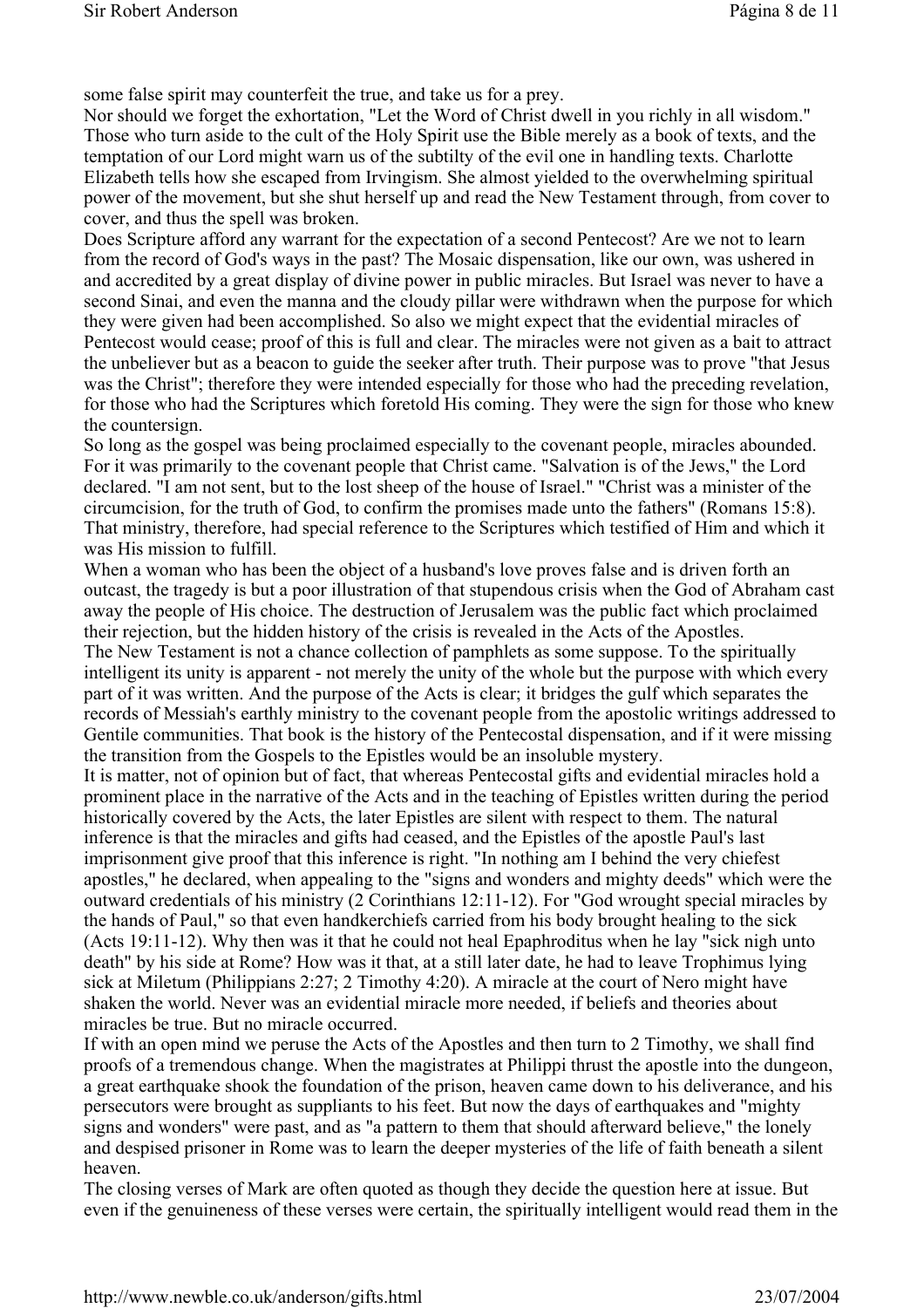light of the Epistles. The use made of them in this controversy is wholly unwarranted. What of the prophecy of Joel? It seems to be a canon of interpretation that Scripture never means what it says, and this perhaps explains how people can read the second chapter of Joel and fail to see that its fulfillment awaits the restoration of Israel. Its burden from first to last is the land and people of the covenant. "I will no more make you a reproach among the nations." "Ye shall know that I am in the midst of Israel." "And it shall come to pass afterward that I will pour out My Spirit upon all f lesh." As it has been in the past, so will it be then: a new "dispensation" will be inaugurated by a public display of divine power upon earth.

None surely but the superstitious can imagine that the Lord will thus honour and accredit the professing church of Christendom at this stage of its deepening apostasy. "I am about to spew thee out of My mouth" is His prophetic warning for this present age. And His message of cheer is: "To him that overcometh will I give." So has it ever been. In days of apostasy He turns to individual faithfulness. And while no one may limit what He will do in response to faith, a claim to corporate blessing is a denial of the failure, and this shuts out blessing altogether.

The question here, remember, relates to evidential miracles. A miracle is an event which gives proof of the operation of some supernatural agency. And Spiritualism and Christian Science can boast of real miracles. Hence the advance that these cults are making in our day. For what wins to them adherents among the devout is not the element of imposture which leavens them, but the spiritual power by which they are seemingly accredited. Owing to the ignorance and error with which our minds are saturated on these subjects from our very infancy, people assume as a matter of course that miracles must be divine.

The amazing satanic miracles of the temptation (Matthew 4:5, 8) ought to kill that error once for all. If people will not accept the teaching of Scripture about Satan, the standard textbooks of Christian Science and the new theology might enlighten them. His temptations are fitted not to repel but to deceive the pure and upright. As Luther declares, "He setteth forth and decketh all his words and works with the colour of truth and with the name of God." "He fashions himself as an angel of light." And he will leave us everything of Christianity except only what he knows to be vital.

The ministry of demons is the counterpart of his own, Scripture will not warrant the suggestion that, having "the power of death," the devil has also the power of life. But we need not doubt that if he has the power to inflict disease, he has the power to heal. And this may explain the fact that demoniacal miracles are generally beneficent. Hume admitted that the evidence for certain Jansenist miracles fully satisfied the tests which he had applied to the evidence for the Gospel miracles, yet he refused to accept them because, he declared, miracles are impossible. Such is the stupidity of systematized unbelief. And this must account for the refusal of "superior" persons to recognize that miracles occur in our midst today. Miracles occur, and what concerns us is to guard against being deluded by them. For they may be the first droppings of the coming rainstorm of "all signs and wonders of falsehood." I would emphatically repel the inference that present-day miracles are all of this sinister kind. But I maintain that what may be called evidential miracles have no place in this Christian dispensation. Anyone who considers even the simple problem of prayer must understand how and why the people of God, in the days before Christ came, craved such proofs of His presence and power. But in the ministry and death and resurrection of the Lord Jesus Christ, God has openly manifested not only His power but His goodness and love toward man. And to demand an evidential miracle now is to reopen questions which have been for ever settled.

#### *"No one may limit what God will do in response to faith. But we may dogmatically assert that, in view of the revelation He has given of Himself in Christ, He will yield nothing to the petulant demands of unbelief "* (taken from The Silence of God by Sir Robert Anderson).

And now the difficult and delicate task remains of forming a judgment upon the revival of speaking with tongues. In the light of the facts recorded in these pages, and of the truths to which appeal has been made, there are certain preliminary conclusions which we can accept with confidence. As we have seen, neither the enjoyment of feelings which seem most blessed nor the possession of powers which are certainly supernatural can be taken as proof of the presence and work of the Holy Spirit. A Christian is not one who has certain feelings or experiences, nor even one who believes in the Holy Ghost; he is a believer in the Lord Jesus Christ. And it is the Word of the truth of the gospel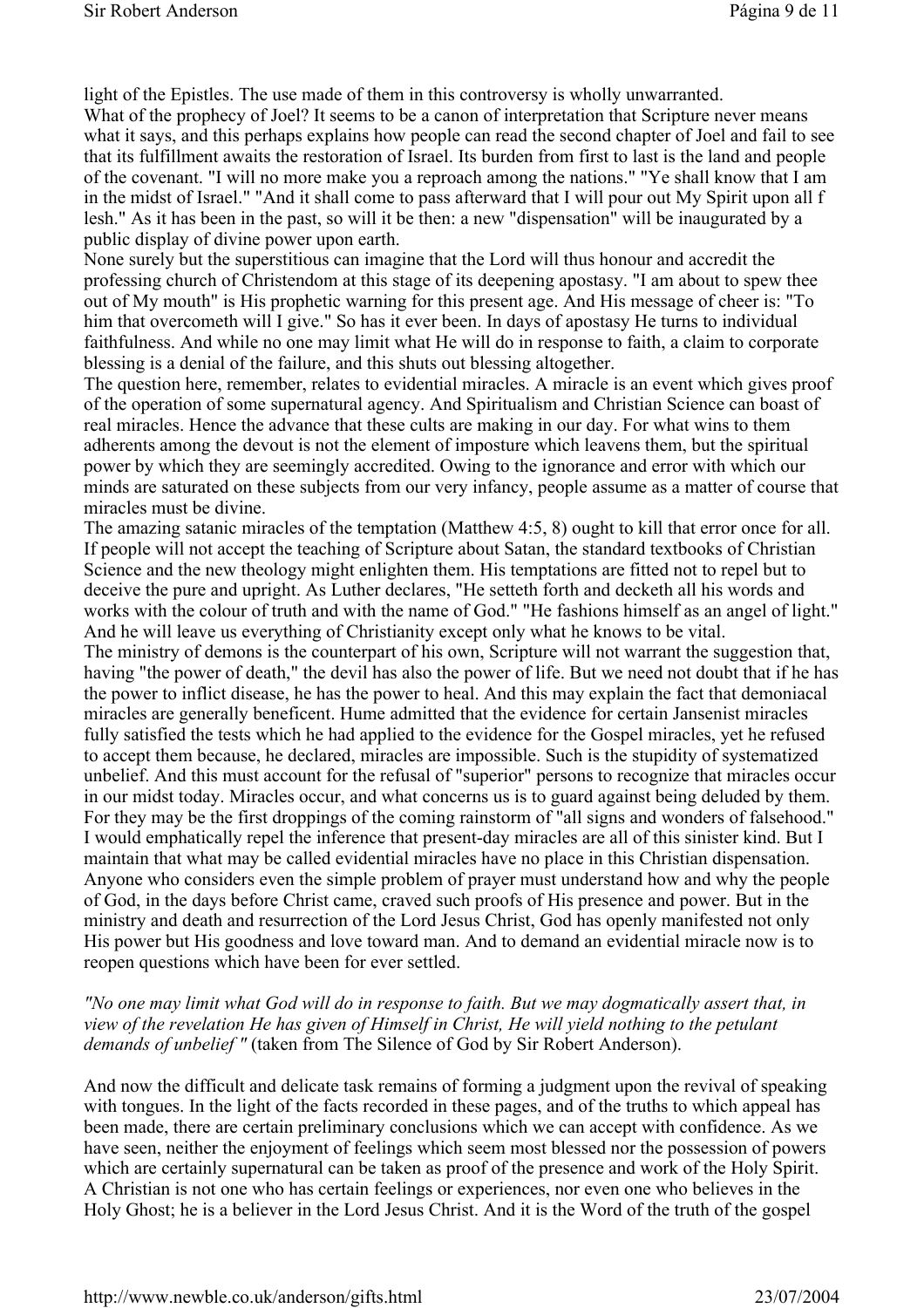which brings us the knowledge of Christ. Men once saw Him with their eyes and their hands handled Him. But ours is the blessedness of those who have not seen and yet have believed. For He is now "within the veil." And if our anchor is "both sure and steadfast" it is because it "enters into that which is within the veil." But God's written Word is our only cable. The craving to get "within the veil" by means of spiritual gifts and manifestations smacks of unbelief and not of faith, and may lead to disaster. Let us take earnest heed to the solemn warning spoken by the Lord: "Many will say to Me in that day, Lord, Lord, have we not prophesied in Thy Name? and in Thy name have cast out devils? and in Thy Name done many wonderful works? And then will I profess unto them, I never knew you; depart from Me, ye that work iniquity" (Matthew 7:22-23).

Let us again remind ourselves that the question is not what God can or may do in response to faith, but what Scripture warrants us to claim from Him. Are we warranted in claiming Pentecostal gifts today? The special gift which is the boast of this new "revival" is that of tongues. In the Irvingite movement tongues were not wanting, but they were thrown into the shade by the higher gift of prophecy. The supernatural character of the utterances, the fullness and fervor with which testimony was borne to Christ, and the peace and joy experienced by those on whom the power fell, seemed clear proof that all was divine. And yet it was from beneath. This does not prove that similar manifestations today are counterfeits, but it is an overwhelming reason for vigilance and care in testing them. The more closely we study the movement in the light of Scripture, the more will our suspicions of it deepen.

Its physical phenomena are well fitted to excite distrust. To attribute to mere hysteria the bodily paroxysms which are common in the prayer meetings, is perhaps to take too kindly a view of them. The Holy Spirit, moreover, does not promote hysteria. And the silent sighings of the Spirit's intercession - what have they in common with the shouts and screams which disturb the neighbours? (Use of the word "sighings" is a more apt translation of Romans 8:26 than is the, term "groaning which cannot be uttered," which is a contradiction in terms.) But this is only the fringe of the subject; the movement must be tested and judged in the light of 1 Corinthians 14.

The following points are definite and clear.

**First**, spiritual gifts were "distributed," and the gift of tongues was bestowed only upon some of the saints, not upon all.

**Second**, the gift of tongues was inferior to other gifts, both in dignity and in practical value. This at once refutes the theology of the movement, which represents the gift of tongues as the hallmark of the Holy Spirit's baptism, and as raising those who possess it to a position of peculiar privilege and glory.

**Third**, the exercise of divine spiritual gifts is entirely under control. It was not for personal gratification nor for mere display that these gifts were bestowed but for the edification of the church. The apostolic precepts to guide their use are as practical as the chairman of any public meeting could desire. Gifts are to be subordinated to the purpose for which they are bestowed, which is the edification of the saints; decency and order are to regulate the exercise of them (1 Corinthians 14, 26, 40).

In contrast with this, much that is witnessed in the gift of tongues revival today seems to appear like the demoniacal possession of heathen cults, which is the veiled reference of the second verse of the chapter. Some of the accounts which reach us remind us of Isaiah's words about "the wizards that chirp and that mutter" (Isaiah 8:19, RV). This view, moreover, is confirmed by the judgment of some who have been led by personal investigation to conclude that the "gifts" are an entirely sinister element in a movement which is of God. Such was undoubtedly the case in the Irvingite movement. Irving and his devoted band of fellow Christians were drawn away by the cult of the Spirit from the simplicity of faith in the living and the written Word of God. The Agapemone movement tells the same tale. And in lesser degree the story of the Irish revivals points to the same moral. The physical phenomena which marked the Ulster revival of 1859 were generally accepted at the time as divine. But some, doubted even then, and afterwards, among thoughtful Christians, a different view prevailed. And in the more general and far deeper revival of the sixties this element disappeared altogether. That revival has had results more widespread and lasting than any similar movement of modern times, and the secret of its success and power was the prominence given to God's Word written. Christ and the Scriptures were everything. This was possibly a legacy from the movement of thirty years before. In that earlier revival the difference between the movement on that side of the